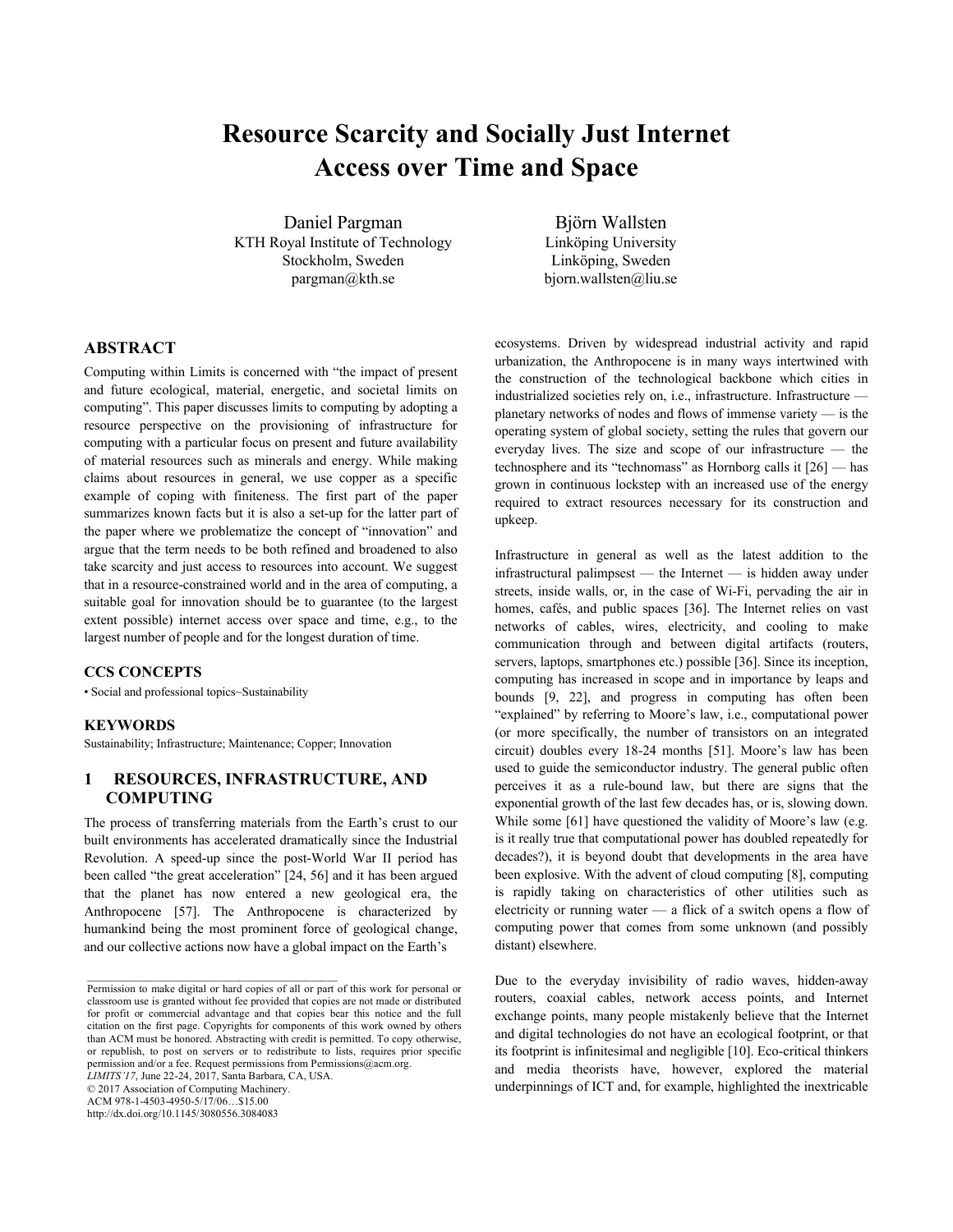connections to e-waste proliferation [21], the specifics of labor in toxic residue processing [18], and how the benefits and costs of computing are unevenly distributed. Ecological World Systems Theory views technological development partly as a zero-sum game and focuses on the uneven global distribution of environmental degradation, where degradation tends to happen in those places that have benefitted least from technological developments, including progress in computing [25, 27, 33]. If we look to the future, it is thus easy to realize that computation in general and hypes around (for example) the Internet of Things, Big Data, augmented reality, and self-driving cars, are dependent on a vast material/physical infrastructure, and, that the task of upholding and extending our infrastructure for computing comes with high material and energetic requirements.

While Life-Cycle Assessment (LCA) is a well-known methodology to map energy flows and CO2 emissions over the life cycle of a product or service [23], studies of the total sums of different materials required to manufacture the world's product base are rarer. Quite unlike LCA, the typical material flow analysis (MFA) often takes some kind of material (such as metals) and their circulation within a large geographical area as its starting point, instead of starting with a particular object of inquiry (e.g., infrastructure, a business sector, cars or routers). Bottom-up MFAs rely on product sheet information and estimates of the prevalence of a product to calculate stocks from the ground up [63]. Based on such studies we now know that the accumulation of metals in urban locales can be more than a hundred times higher than in rural areas [65], making cities the heaviest things humankind has ever built.

The average ICT device contains significant amounts of aluminum, copper, and iron, as well as the geochemically scarce metals gold, silver, and palladium [66]. Looking specifically at circuit boards, the number of materials that goes into their assembly has increased from a mere four in the 1980's to more than 45 twenty years later (McManus, quoted in [31]). In their paper on the material dependence of ICT, Raghavan and Hasan [45] enumerate a long list of more or less exotic materials, pointing out how these materials often come from geopolitically unstable areas and how this constitutes a threat to the stable provisioning of Internet services. While there are detailed studies of mineral use, energy use, and GHG emissions of manufacturing various gadgets (for example, a specific smartphone, see [16]), the research community has thus far not been able to come up with a good estimate of the total weight of the Internet.

# **2 COPING WITH FINITENESS**

Switching the focus from demand to supply, we here discuss one limited quantity that ICT developments will need to handle during the remainder of the 21st century. While our arguments are applicable to resources in general, we have singled out copper in particular as an example. Copper is the third most–used metal in the world, it is a malleable and ductile metal, and, as an excellent conductor of electricity, it transmits nearly all the world's power

[32]. Consequently, copper is indispensable for the Internet's functionality.

The world's best and highest-concentration ores have already been depleted for many minerals and the predominant mineral resource extraction strategy of the 20th century assumed that technological developments would safeguard our continued ability to economically extract minerals from bedrock with ever-decreasing ore grades [40]. This strategy would, in theory, guarantee a mineral resource base that is forever sufficient in comparison to future global demand. The success of this paradigm has depended on a great historical exception, namely the continued availability of cheap and abundant energy supplies in the form of fossil fuels. The importance of inexpensive and plentiful energy is something that tends to be forgotten in the default worldview of most mining economists and prospectors. The fact that the age of fossil energy by necessity is transitory [60] should instead be ever present when we think about and plan for the future. As historian Rolf Sieferle has pointed out, the finiteness and exhaustibility of fossil fuels set distinct limits, effectively making a society built upon a fossil energy regime a transitional society as "*no stationary state is possible based on fossil energy; when this system has reached its limits, a new contraction must set in"* [53, p.197].

If energy requirements are added to the extraction equation, the longer–term prospects for mineral extraction become gloomy [54]. The combination of decreased ore grades and the fact that fossil energies inevitably will become more expensive and/or scarce means that the production of minerals will decline. Taking copper as an example, the value of low–grade ores currently mined will in a not too distant future no longer economically justify the expenditure of energy needed to extract and refine them [2, p. 158]. We will, in other words, run out of the energy and money needed to produce copper long before the planet "runs out of copper" [59]. The best material substitute for copper is aluminum. Aluminum is also the better environmental choice [41], though it has significant disadvantages and substitution tends to be a costly and timeconsuming process due to path dependencies and various technical difficulties [39]. Scarcity and energy requirements aside, large-scale mining processes also have enormous environmental consequences and are oftentimes accompanied by major social disruptions [3]. This constellation of factors undermines mining companies' future possibilities to acquire their (already contested) social license to mine [42].

We have thus noted that there are several reasons to dismiss the future success of the traditional extraction strategy (i.e., "the extractivist paradigm"). In terms of copper, 550 Mt of copper has been extracted globally between 1930 and 2011. 530 Mt is estimated to remain for future exploitation. The term "reserves" denotes quantities that are economically justifiable to extract, and reserves, therefore, increase when energy prices decrease or when mining technologies improve, but that reserves will decrease if (or when) energy prices rise. To summarize, more than half of all copper that will ever be produced has already been extracted [55] and is either in use or can be found in abandoned infrastructure, in landfills, or in scrapyards. Copper production has been predicted to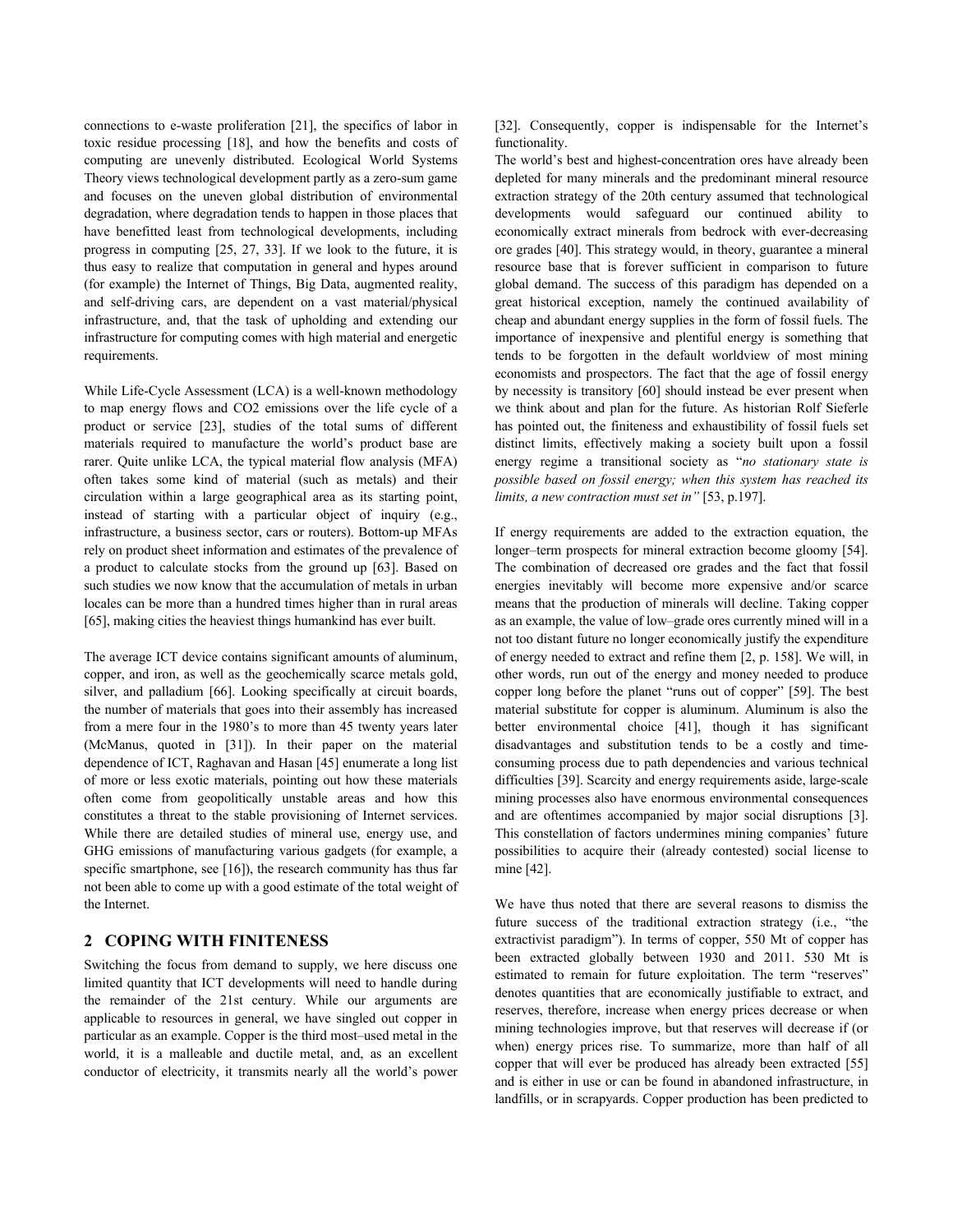peak before 2020 [67], and while the size of remaining copper deposits does not indicate immediate supply risks in a short–term perspective [1], the possibility of scarcity of future supplies creates room for discussion about the unequal distribution of the global copper stock. In 2000, the per capita in–use stock of copper varied from 30–40 kg per person in countries in the Global South to 140 to 300 kg per person in the Global North [19]. Sweden has been estimated to have 189 kg of in–use copper per person [48]. Based on an estimated future global population of ten billion, Exner et. al. [17] arrive at an approximate average of 100 kg per person if all of the planetary copper stock were to be extracted and then distributed equally.

# **3 WHY SUSTAINABLE COMPUTING AS WE KNOW IT IS UNSUSTAINABLE**

What are the implications of resource scarcity in relation to limits within computing and to ICT for Sustainability (ICT4S)? What needs for actions can be envisioned? While all processes that use non-renewable inputs (energy, material resources) are by definition unsustainable, it is possible to posit different degrees of unsustainability. The infrastructure for computing (as an example of industrial production in general) builds on linear flows starting with resources becoming products that are later turned into waste. Growth of linear industrial production processes is, of course, unsustainable, but exponential growth is yet more unsustainable. The absence of growth, i.e., a steady-state economy [11] is less unsustainable, but the steady state might be situated either at a higher (Western, affluent and more unsustainable) level or a lower (sustainable or less unsustainable) level. Any model of growth (including the absence of growth) will, however, be unsustainable if the production of goods builds on a linear flow of non-renewable resources (see Figure 1).

Alternatives to linear processes are found in ideas about the Circular Economy [34] and related concepts such as cradle to cradle design [38] or biomimicry [4]. These schools of thought aim at keeping products, components, and materials at their highest utility and value at all times (see figure 2). On top of designing things to last, this means we should prolong the lifespan of products by primarily *repairing* (or sharing) them and otherwise (in order of decreasing desirability) through *reuse* (redistribution) or *refurbishing* (remanufacturing). The last remaining option — with the exception of disposal — is to *recycle* materials [34]. The end goal of a circular economy is to produce products that do not become useless waste, but that can instead decompose and become nutrients for the soil or

that can supply new industrial cycles with high-quality raw materials. The main challenge becomes to husband resources in such a way that the benefits of modern (digital) technologies can be extended to the largest number of people as far as possible into the future.



**Figure 2: A circular flow of non-renewable resources.**

Computing can in its current form not easily be adapted to circular economy concepts. Various attempts to prolong the lifespan of digital products are summarized by [49], e.g. "pleasure engineering", "heirloom status", "ensoulment", "slow design", "new luxury" etc., but the current trajectory in computing is to always invent and produce more advanced and complex products.

A more circular economy-compliant model would instead insist on figuring out clever ways to deliver the same (or similar) functionality but at a lower cost in terms of resources, emissions, complexity, expenditures etc. Recent work that points in that



**Figure 1: A linear flow of non-renewable resources.**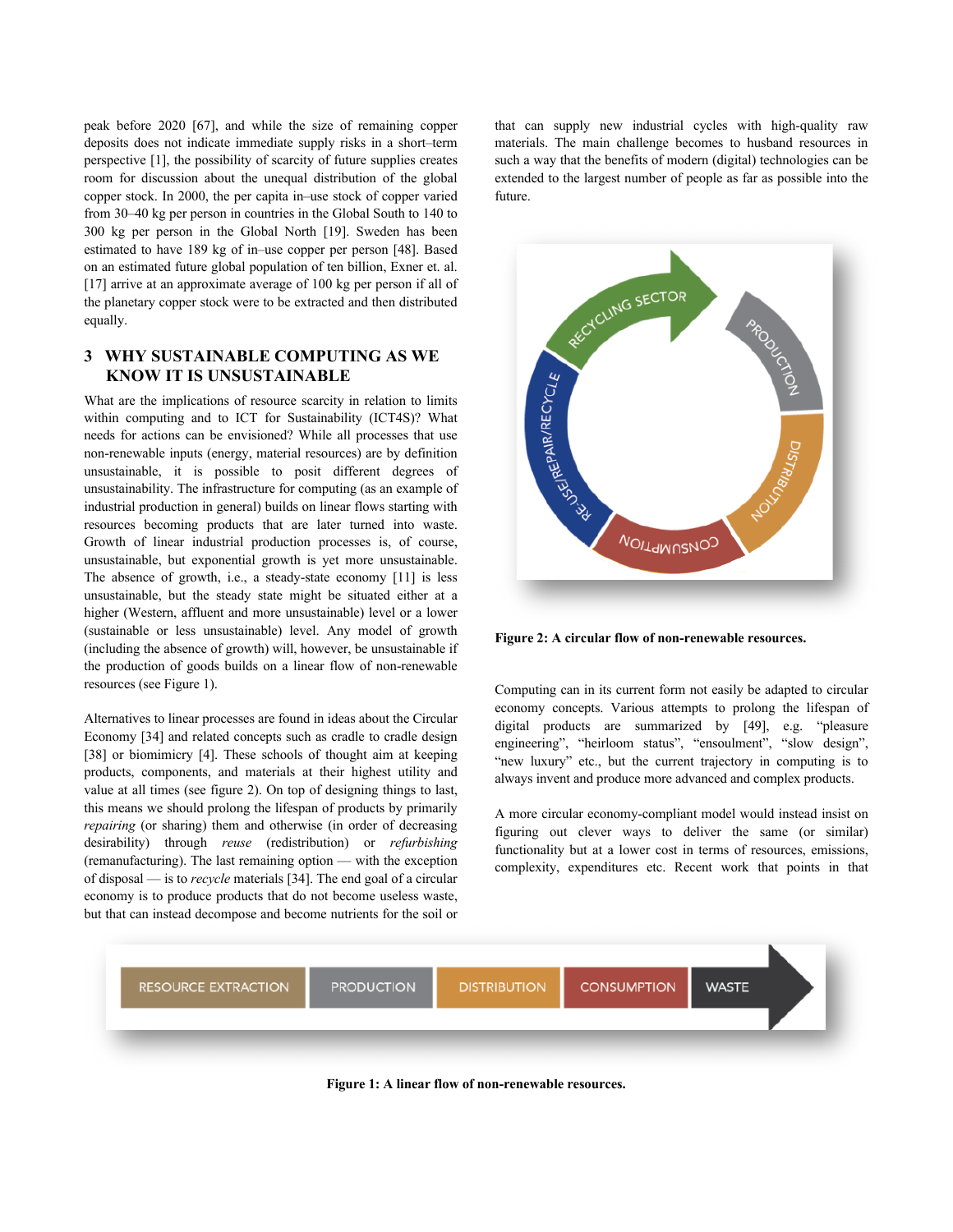direction suggests we should "refactor" systems [46] and "disintermediate" services [47]. While using software engineering (code) as a template to talk about larger (computing) systems, the idea of refactoring could be applied also to other products, systems, and services:

"*The resulting system* [...] *will not only be more robust and easier to improve and maintain, but will result in lower costs* [...]. *Some refactoring requires the elision of previously desired functionality in a deliberate simplification that may result in fewer features but a more streamlined system*" [46].

### **4 TECHNOLOGY AND RESOURCE LIMITS**

The challenges we face are in one sense impossible to solve. Exploiting non-renewable resources is a story that can only have one end as every mine will invariably yield diminishing returns in terms inputs (energy and ore grades) and outputs (copper, iron, silver etc.). Greer's [20] distinction between problems and predicaments is useful for framing any advice given in the current situation. While a problem can be solved once and for all, a predicament can only be handled in better or worse ways (or, in bad and worse ways). Resource depletion can not be "solved" but has to be "handled".

Our best advice is that we should regard society's material build–up as a resource base that can be recycled/exploited. Apart from the stuff that we have exiled beyond the planetary boundaries and into space, nothing we have ever dug up from the Earth's crust has disappeared, it has just been rearranged. Some of it is disseminated and much harder to get at, but much is stocked in different societal "storage facilities" that might eventually be mined. An added benefit is that this can be done in ways that are significantly less environmentally detrimental than extracting additional resources from the Earth's crust.

The possibility of regarding cities as a resource base was elaborated upon by the urban theorist Jacobs [30] almost 50 years ago. She observed that cities generate a materials surplus due to continuous inflows of goods and materials and, that these, in theory, could be recycled. Unlike a mountain's mineral veins that will eventually be exhausted, she optimistically suggested that the urban overflows could "*be retrieved over and over again*" [30, p.111].

Transferring these arguments to the infrastructure sector, Swedish 'urban mining' research has shown that disconnected parts of larger systems that still remain underneath city streets, so-called "urks"<sup>1</sup> [64], might contain as much as 25 kilos of copper per Swede. If we additionally add those parts of the system that are expected to be cut-off (e.g., that have reached their expected lifespan or that need to be replaced for other reasons), we instead arrive at quantities which are of the same order of magnitude per person (approx. 50 kg) as the amount of per capita in-use stock of copper in the Global South [19]. Disconnected stocks of infrastructures are thus not only an example of industrialized societies' persistently wasteful use of mineral resources, they are also problematic from a global justice perspective, implying that preventive measures should be taken towards further "urk accumulation". An inward turn towards the built environment is imperative in order to extend our current use of resources in time and space.

It should be noted that only 4% of the Internet is estimated to specifically consist of copper. Among the remaining 96% of Internet materials there are those that face similar obstacles in relation to various limitations (e.g. rare earth minerals which are even harder to find in sufficiently concentrated ore grades), and others that do not (e.g. aluminum which is widely available given the generous availability of bauxite ore). We might compare different aspects of their respective criticalities and for example weigh in their scrap value (for recycling reasons), environmental burdens of further extraction (for social acceptance reasons), geopolitical concerns (for supply side reasons) as well as other factors. Due to the heterogeneous material basis of ICT, concern about scarcity is a complex matter, but the implications of looking specifically at copper are relevant as an entry point for further discussions.

Assuming we go after the low-hanging fruit first, we will at some point (or continuously) have to make hard choices between different kinds of services and infrastructures. It will come to choosing between different ways of using limited resources, e.g., what infrastructure to maintain and what to let go of, both within and between different sectors. We expect non-continuation of infrastructure and services to initially be a slow and painful process of "deferred maintenance" rather than the result of actual decisions about what to let go of. Assuming emergent tensions do not lead to a collapse of various parts, or of the larger system, there might be conflicts between, for example, spending resources (such as oil) in the food sector, in the health sector, or on transportation, petrochemicals, or ICT. It would be illuminating to study how countries that have fallen upon hard times (e.g., Greece) have chosen to prioritize spending. This is, however, an endeavor that should be undertaken with care since current outcomes presumably are the fallout of *not* carefully considering what decisions to make and how to prioritize.

# **5 SUSTAINABILITY AND ENVIRONMENTAL JUSTICE**

The academic area of environmental justice [7, 37] has often been concerned with the question of where waste — toxic and otherwise — "ends up". It should come as no surprise that the undesirable detritus of industrial society often ends up near places where poor

<sup>&</sup>lt;sup>1</sup> "Urk" is an abbreviation of "urkopplad" [disconnected], i.e., the term printed on maps of the urban underground infrastructure.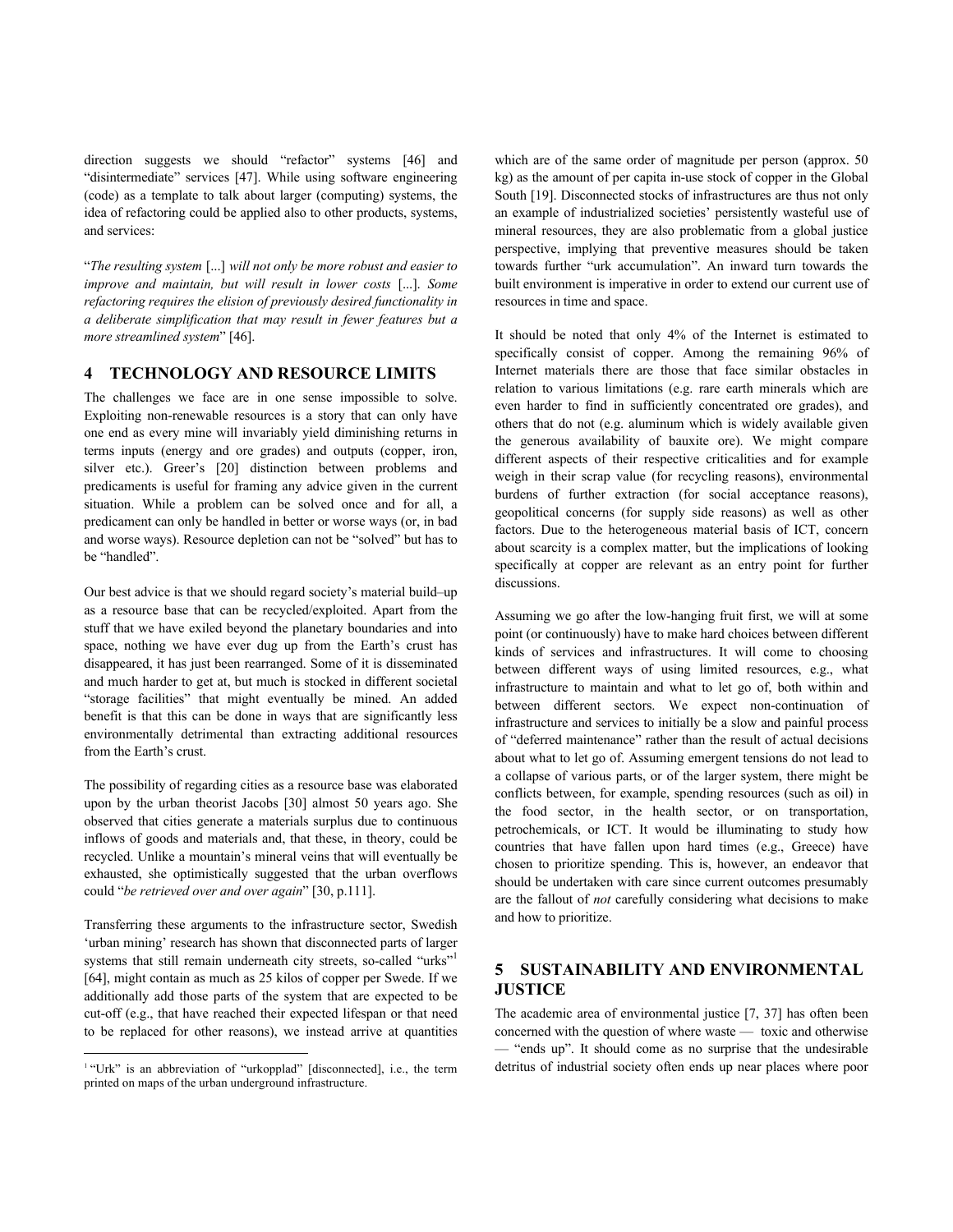people live, and this is true both within as well as between countries.

A related question that has drawn less attention is where resources come from and where, in the form of infrastructure, they end up. Most of the copper, as well as other valuable materials, have ended up in the Global North, but how exactly did that happen? Was it the case that the most promising sites for extracting valuable materials happened to exist in the Global North? Not exactly. The answer is rather that global trade, according to the theory of unequal exchange [15, 62], can be regarded as rigged. While the value of poor countries' exports of raw materials on paper, for the most part, is near equal to the value of imported finished goods, the aggregate flow of raw materials is decidedly unidirectional, as has been shown through environmentally-extended, multi-regional input–output (EEMRIO) analyses [13]. Such material flows have, over time, led to the build-up of societal stocks of copper and other valuable materials in affluent countries rather than in the countries where these materials were mined. Since cradle to cradle design is, for the most part, focused on product design (e.g., how can we design a carpet that is biodegradable?), it does not extend to, or particularly fit, arguments having to do with justice or unequal exchange. We do, however, believe that cradle to cradle principles could be extended to encompass issues *surrounding* the product design process, e.g., where do resources come from and where do they end up?

Let us assume that global social sustainability and environmental justice are just as important as ecological sustainability. Would this assumption not imply that we should then strive for a more even distribution of resources across the globe? If all the copper that has ever been extracted amounts to 100 kilos per person on Earth, should we not then strive to distribute those and other resources more equally on a global basis? If so, countries that long ago exceeded their fair share of copper per capita should decrease their in–use copper stock and contribute towards an equal distribution of copper for all. If Sweden wants to contribute to the goal of equal access to copper for all, this would mean a significant degrowth of the country's in–use copper stocks and "urk mining" could contribute to realizing such ambitions.

Beyond distribution of resources *between* countries, we would also like to point out a number of questions having to do with the distribution of resources *within* countries. For copper, how would we distribute our fair share (100 kilos of copper per person) between our various cupriferous needs such as transportation, electricity, and construction? How large a part should be allocated to providing an ICT infrastructure in comparison to other cupriferous needs, and how far would a proposed future resourcesleek ICT infrastructure meet our ICT-related needs and wants?

While infrastructure is often seen as apolitical and as an issue best left to "experts", it is nothing *but* ideological, as has been shown a great number of times in research on large technical systems (LTS) [29, 58]. Exactly what a future resource-sleek Internet would look like is thus a deeply *political* question pertaining to for whom and

for what purposes such an Internet would be built. Blomkvist [5] describes a fascinating case of how the early Swedish car lobby argued for better roads and for the modernisation of road maintenance 100 years ago. Who could object to better roads? As it turns out, the most important affordance for the few automobiles that existed at that time was a hard and smooth road surface, but in wintertime, at least some snow (for traction) was preferred by the numerous farmers and their horse-drawn sleds. This example shows how a seemingly "technical" question can harbor multilayered ideological dimensions, and, just as Blomqvist asks "who are the roads for?", so might we ask for whom and for what we will use the Internet of the future. While most innovations currently aim at developing more advanced products and services for the top one billion, we could instead request innovations that guarantee (lowbandwidth) access and services for the largest number of persons.

# **6 INNOVATION AS ANTI-SUSTAINABLE BEHAVIOR**

We argue that we need to both *refine* and *broaden* our conception of the term "innovation". Current use construes it as something that is purely beneficial. A more refined view acknowledges both positive *and* negative aspects of innovation in terms of ecological sustainability and resource use, not the least since the negative consequences of scientific and technological development are seldom perceived as related to their causes and tend to occur in "*unanticipated forms and in distant locations, and sometimes after significant time intervals.* […] *This character of technology creates a serious intellectual challenge for technological optimists, who exclusively focus on the positive aspects of technology while ignoring the, often enormous, negatives*" [28, p.7].

While we usually think of infrastructure as long-lasting, the pace of innovation within computing is lightning fast. Yesterday's infrastructure is bound for the scrapyard tomorrow. Since an increasing pace of innovation, production, and consumption of goods has negative effects for sustainability and leads to resource depletion, it is easy to problematize innovation. A fast pace of innovation can even be framed as a deeply destructive activity since it eradicates values while quickly using up material resources.

In mobile telephony, we have seen 2G systems being replaced by 3G systems ( $\approx$ 2001), 3G systems being replaced by 4G systems  $(\approx 2012)$  and 4G systems being slated to be replaced by 5G systems a few years from now. We hypothesize that each new generation costs more, uses more resources (not the least due to the increased complexity of each new generation), and delivers decreasing marginal returns in terms of functionality. Innovation surely creates new values such as useful and nifty functionalities, but each generation also represents a massive destruction of already-invested capital, much in line with Schumpeter's notion of "creative destruction" [52]. Similarly, at the very moment that a new smartphone or a new gaming console is launched, both the price and the perceived value of all previous phones and gaming consoles decreases despite the fact that they perform the very same functions they did last week, last month, and a year ago.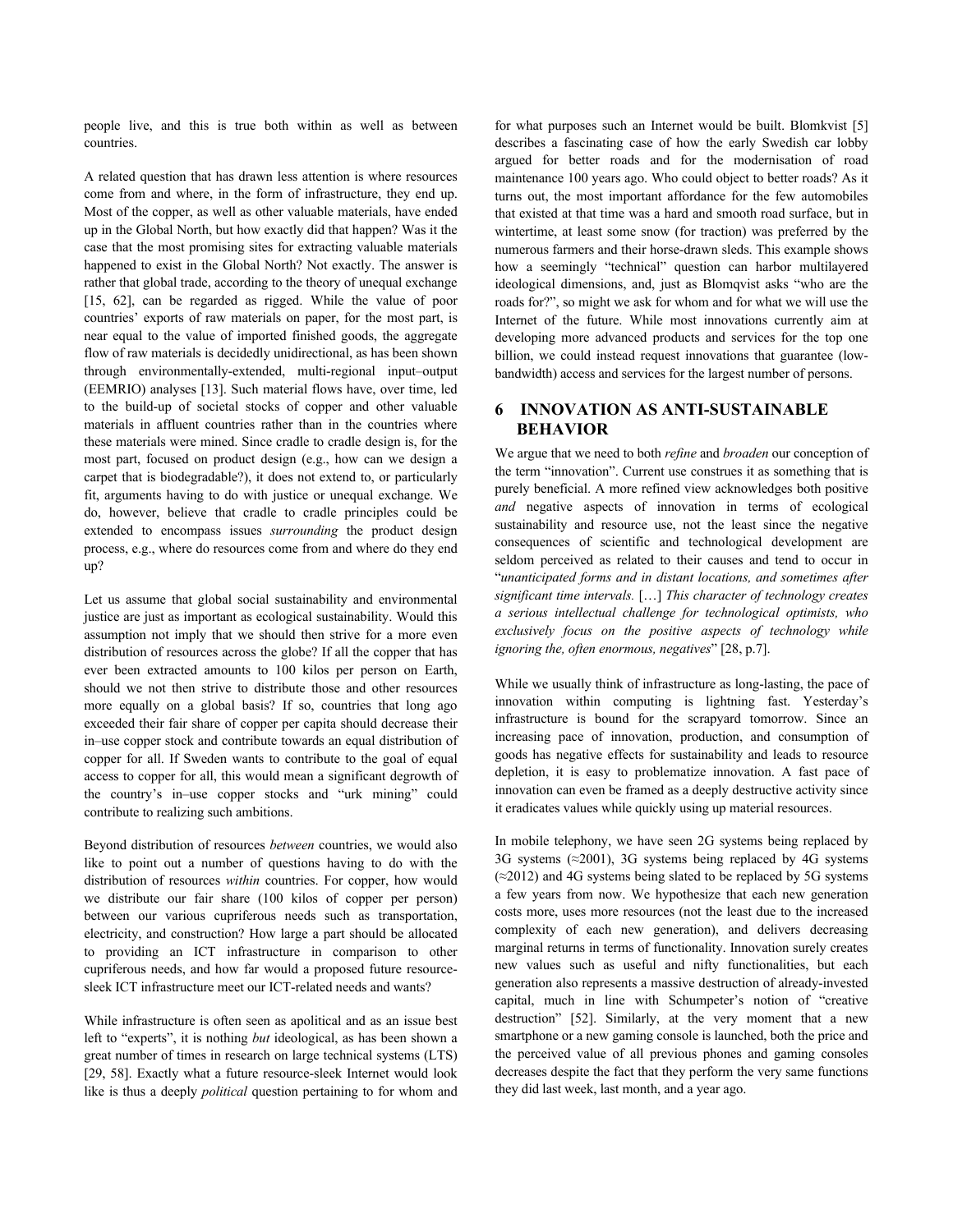Not only do we need to *refine* our conception of innovation (to include also negative effects of innovation), but we also need to *widen* our conception of the term "innovation" to discuss who benefits and who is disadvantaged by new technologies. Put simply, new technologies tend to favor some groups while harming other groups, thereby creating winners and losers [6, 42]. While this perspective is for the most part absent within computing, there are a few exceptions, and, for example Ekbia and Nardi [14] recently wrote that "*System designs often benefit, de facto, the members of privileged socioeconomic classes. The fact that class is not explicitly incorporated into the design process does not eliminate this reality; it just hides it.*"

A widened conception of innovation would thus acknowledge that while innovations can be useful, benefits will tend to accrue to some (winners) rather than others (losers), just as any potential problems will tend to accrue to some (losers) rather than others (winners). In fact, "*almost nothing happens to the losers that they need, which is why they are losers*" [43]. Ekbia and Nardi [14] comment that most apps "*are built to help people find good restaurants but not good jobs*" and to "*organize flash mobs but not labor and trade unions*".

We have here discussed the distribution of benefits and disadvantages *within* societies, but it is also possible to tie this discussion to an environmental justice perspective. While benefits of computing technologies primarily fall on those living in the affluent Global North, disadvantages, problems, and costs (e.g., depleted resources, degraded environments) tend to fall on those living the Global South. It is possible to say that while we get the resources, the infrastructure, and the devices, they get the e-waste.

A group that straddles both perspectives raised here, i.e., the *resource* perspective and the *justice* perspective, is our unborn grandchildren/descendants. What resources do we leave for them and how are these resources distributed in space, e.g., within and between countries?

We want to emphasize that we do not condemn innovation per se, but we do condemn an uncritical perspective on innovation as well as certain *types* of innovations. *Profitable* but *marginal* innovations (e.g. 5G vs 4G mobile systems) that are *resource-demanding* and that *only benefit the few* rather than the many should not be framed as a positive force in society, but rather as a destructive and perhaps even subversive force (from a social and an ecological sustainability point of view). Discussing the steady-state economy, Herman Daly [12] has gone to great lengths to differentiate between qualitative *development* as opposed to quantitative *growth*. He and other ecological economists advocate "*development without growth qualitative improvement without quantitative increase in resource throughput*" [12]. Just has Daly has coined the term "uneconomic growth", i.e., economic growth that creates a decline in the quality of life, we need to differentiate between innovations that for the most part are "good", and those that for the most part are "bad", i.e. to differentiate between "beneficial innovations" and "destructive innovations".

While space does not allow us to discuss these issues here, we have been inspired by a recent article by Preist et. al. [44]. They end their paper with seven questions that can also be seen as challenges for designers, and their first question is:

"*If this service were to be used by all the world's population, what would the overall environmental impact of the infrastructure be? Can we imagine a future scenario where this would lie within limits imposed by planetary boundaries?*"

The corollary of this question is that if a service (or a product) cannot feasibly be scaled up so that it can be used by and benefit *everyone*, then scarce resources (and time, effort, production capacity, capital, etc.) should perhaps not be spent on developing that particular service. Other proposed question for prospective designers [44] ask about the societal value of a proposed service and whether the service could be justified in "*scenarios of restricted infrastructure*" (question 4) and "*Is the service in tune with your values, as a designer? Can you say with heart that the benefit it brings humanity is worth the environmental costs of the supporting infrastructure?*" (question 7). It would be interesting to examine whether it is possible to develop criteria to discern whether particular innovations are sustainable or not from a broader perspective, taking radically different factors beyond novelty, marginal improvement, and profitability into account.

A final line of criticism is that *innovation* is magnificently overvalued in relation to *maintenance*. Critical voices argue that what happens *after* innovation, i.e., all the things that make innovations sustain and fulfill important societal functions for extended periods of time are far more important and hugely undervalued [50]. A future in which resources are less accessible and more expensive requires a turn to maintenance (and repair) since the upkeep of systems by necessity will require a larger proportion of investments and work hours than innovation and upgrades. This implies we should put more effort and more resources into *sustaining* rather than *extending*.

# **7 CONCLUSIONS**

We have shown that the infrastructure for computing is dependent on limited non-renewable material resources and how the costs for extraction can be expected to rise during the coming decades due to limits on mining the Earth's crust. The current path of innovating and deploying progressively more advanced systems for computing is hardly sustainable in the medium to long run. Bearing this in mind, it would be prudent to husband resources and to shift from an emphasis on innovation to a focus on maintenance. The goal should be to reject "the cornucopian paradigm" [44] and aim for developing a suitable infrastructure and a "sufficient" level of service so as to guarantee the largest functionality for the lowest cost and the greatest number of people for the longest possible duration both within and between countries. This is what we mean when we refer to socially just internet access over time (extending the benefits of digital technologies as far as possible into the future) and space (extending the benefits of digital technologies to the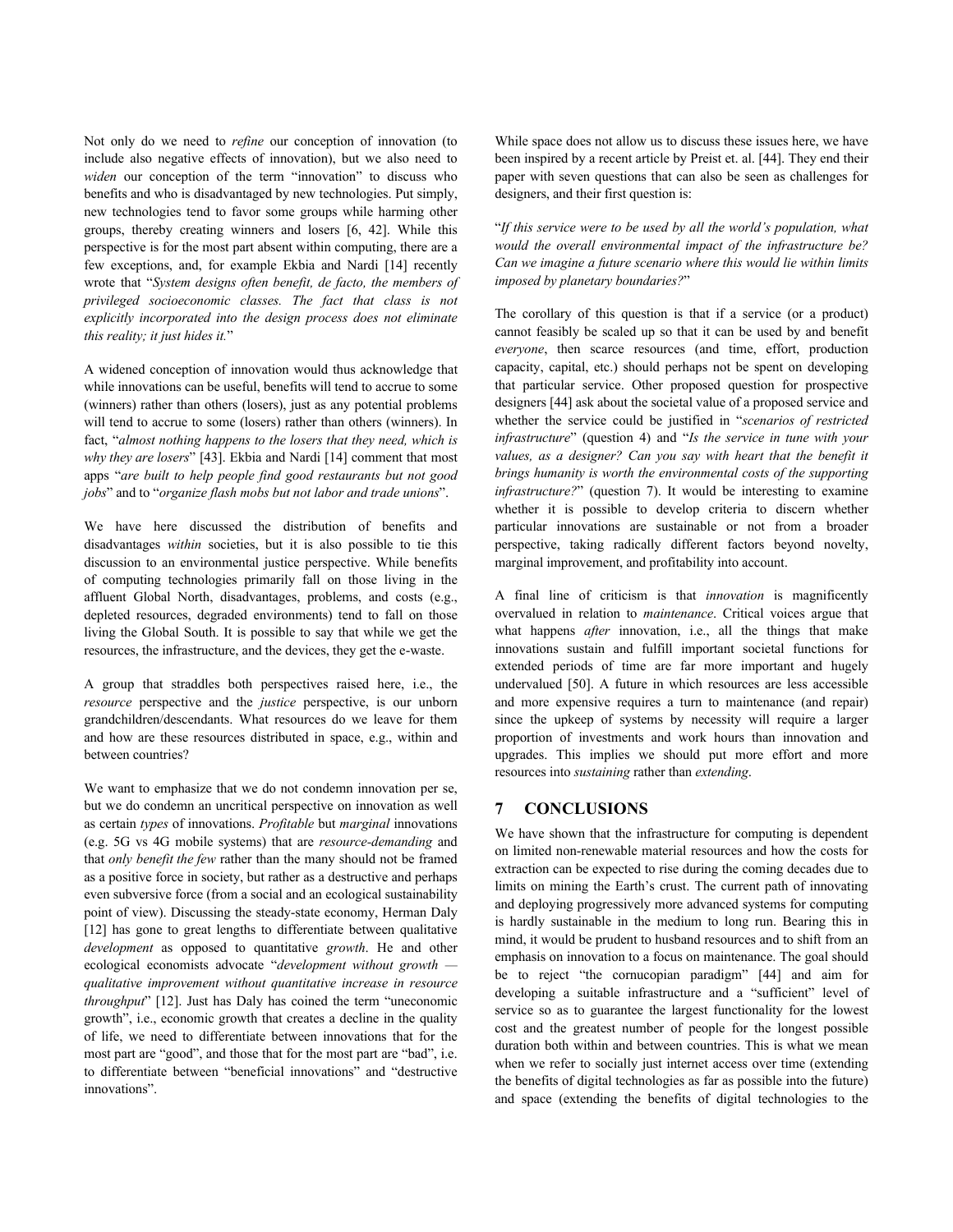largest number of people possible). To that end, it seems prudent to restrict innovations that use up scarce resources, and especially so if they deliver only marginal improvements that benefit only the few. We have refrained from suggesting exactly how this could be done, but any concrete policy suggestion for how to alter incentives for innovation is bound to be provocative-bordering-on-incendiary. Yet these are essential conversations we must have.

# **8 ACKNOWLEDGEMENTS**

We would like to express our gratitude to the reviewers, whose comments encouraged us to extend our arguments and make them more forceful. We would also like to thank Bonnie Nardi for numerious useful comments and suggestions.

#### **REFERENCES**

- [1] Alonso, E., Gregory, J., Field, F., and Kirchain, R. (2007). Material availability and the supply chain: risks, effects, and responses. *Environmental Science & Technology* 41(19) 6649–6656.
- [2] Ayres, R. U. (1997). Metals recycling: economic and environmental implications. *Resources, Conservation & Recycling*, 21(3) 145–173.
- [3] Bardi, U. (2014). Extracted: How the quest for mineral wealth is plundering the planet. Chelsea Green Publishing
- [4] Benyus, J. M. (1997). *Biomimicry*: *Innovation inspired by nature*. New York: William Morrow.
- [5] Blomkvist, P. (1998). Ny teknik som politisk strategi [New technology as political strategy]. In P. Blomkvist & A. Kaijser (Eds.), *Den konstruerade världen: Tekniska system i historiskt perspektiv* [The constructed world: Technical systems in a historical perspective]. Stockholm: Brutus Östlings Bokförlag Symposion
- Brynjolfsson, E., & McAfee, A. (2011). Race against the machine: How the digital revolution is accelerating innovation, driving productivity, and irreversibly transforming employment and the economy. Digital Frontier Press.
- [7] Bullard, R. (2000). Environmental justice in the 21st century. *People of color environmental groups. Directory*, 1-21.
- [8] Carr, N. G. (2008). The big switch: Rewiring the world, from Edison to Google. WW Norton & Company.
- [9] Ceruzzi, P. E. (2003). *A history of modern computing*. MIT press.
- [10] Cubitt, S. (2016). Finite Media: Environmental Implications of Digital Technologies. Duke University Press.
- [11] Daly, H. (1977). *Steady state economy*. San Francisco. [12] Daly, H. (2005). Economics in a full world. *Scientific American*, *293*(3), 100-
- 107. [13] Dorninger, C., & Hornborg, A. (2015). Can EEMRIO analyses establish the
- occurrence of ecologically unequal exchange?. *Ecological Economics*, *119*, 414- 418.
- [14] Ekbia, H., & Nardi, B. (2015). The political economy of computing: The elephant in the HCI room. *interactions*, *22*(6), 46-49.
- [15] Emmanuel, A., Bettelheim, C., & Pearce, B. (1972). *Unequal exchange: A study of the imperialism of trade*. New York: Monthly Review Press.
- [16] Ercan, M., Malmodin, J., Bergmark, P., Kimfalk, E., & Nilsson, E. (2016). Life Cycle Assessment of a Smartphone. In *4th International Conference ICT for Sustainability* (ICT4S). Atlantis Press.
- [17] Exner, A., Lauk, C., and Zittel, W. (2015) Sold futures? The global availability of metals and economic growth at the peripheries: Distribution and regulation in a degrowth perspective. *Antipode* 47(2) 342–359.
- [18] Feilhauer, M. and Zehle, S. (Eds.) (2009) *Ethics of Waste in the Information Society.* Special issue of International Review of Information Ethics, 11.
- [19] Gerst, M.D., and Graedel, T.E. (2008) In-use stocks of metals: status and implications. *Environmental Science & Technology,* 42(19), 7038–7045.
- [20] Greer, J. M. (2008). The long descent: A user's guide to the end of the industrial age. New Society Publishers.
- [21] Grossman, E. (2007). High tech trash: Digital devices, hidden toxics, and human health. Island Press.
- [22] Grudin, J. (1990). The computer reaches out: the historical continuity of interface design. In *Proceedings of the SIGCHI conference on Human factors in computing systems* (pp.261-268). ACM.
- [23] Guinée, J. B. (ed.) (2002) *Handbook of Life Cycle Assessment: Operational Guide to the ISO standards.* Dordrecht, Kluwer.
- [24] Hibbard, K. A., Crutzen, P. J., Lambin, E. F. et. al. (2006). Decadal-scale interactions of humans and the environment. In *Sustainability or Collapse? An Integrated History and Future of People on Earth*. MIT Press.
- [25] Hornborg, A. (1998). Towards an ecological theory of unequal exchange: articulating world system theory and ecological economics. *Ecological economics*, *25*(1), 127-136.
- [26] Hornborg, A. (2001). *The power of the machine: Global inequalities of economy, technology, and environment*. Rowman Altamira.
- [27] Hornborg, A. (2009). Zero-sum world challenges in conceptualizing environmental load displacement and ecologically unequal exchange in the world-system. *International Journal of Comparative Sociology*, *50*(3-4), 237- 262.
- [28] Huesemann, M., & Huesemann, J. (2011). *Techno-fix: why technology won't save us or the environment*. New Society Publishers.
- [29] Hughes, T. P. (1983). *Networks of power: electrification in Western society, 1880-1930*. Johns Hopkins University Press.
- [30] Jacobs, J. (1969). *The economy of cities*. Vintage Books.
- [31] Johnson, J., Harper, E.M., Lifset, R., and Graedel, T.E.,(2007) Dining at the periodic table: metals concentrations as they relate to recycling. *Environmental Science & Technology* 41(5), 1759–1765
- [32] LeCain, T. J. (2009). *Mass destruction: the men and giant mines that wired America and scarred the planet*. Rutgers University Press.
- [33] Lennerfors, T. T., Fors, P., & van Rooijen, J. (2015). ICT and environmental sustainability in a changing society: The view of ecological World Systems Theory. *Information Technology & People*, *28*(4), 758-774.
- [34] MacArthur, E. (2012). *Towards the Circular Economy: An economic and business rationale for an accelerated transition*. Ellen MacArthur Foundation.
- [35] MacKay, D. J. (2009). *Sustainable Energy: Without the hot air*. UIT Cambridge, England.
- [36] Mackenzie, A. (2010). *Wirelessness: Radical empiricism in network cultures*. MIT Press.
- [37] Martinez-Alier, J. (2003). *The Environmentalism of the poor: a study of ecological conflicts and valuation*. Edward Elgar Publishing.
- [38] McDonough, W., & Braungart, M. (2002). *Cradle to cradle: Remaking the way we make things*. North Point Press.
- [39] Messner, F. (2002) Material substitution and path dependence: empirical evidence on the substitution of copper for aluminum. *Ecological Economics* 42(1), 259-271
- [40] Mudd, G.M. (2007) Global trends in gold mining: Towards quantifying environmental and resource sustainability. *Resources Policy* 32(1), 42-56.
- [41] Nusselder, S. and Bergsma, G. (2016). *Environmental impact of metal use in electricity cables.* CE\_Delft\_2.H95\_Environmental impact copper or aluminium cables Accessed: March 9, 2017.
- [42] Owen, J.R. & Kemp, D. (2013). Social licence and mining: A critical perspective. *Resources Policy*, 38(1), 29–35.
- [43] Postman, N. (1992). *Technopoly: The surrender of culture to technology*. New York: Knopf.
- [44] Preist, C., Schien, D., & Blevis, E. (2016). Understanding and Mitigating the Effects of Device and Cloud Service Design Decisions on the Environmental Footprint of Digital Infrastructure. In *Proceedings of the 2016 CHI Conference on Human Factors in Computing Systems* (pp. 1324-1337). ACM.
- [45] Raghavan, B. & Hasan, S. (2016). Macroscopically Sustainable Networking: On Internet Quines. In *Proceedings of the Second Workshop on Computing within Limits*. ACM.
- [46] Raghavan, B., & Pargman, D. (2016). Refactoring society: systems complexity in an age of limits. In *Proceedings of the Second Workshop on Computing within Limits*. ACM.
- [47] Raghavan, B., & Pargman, D. (2017). Means and Ends in Human-Computer Interaction: Sustainability through Disintermediation. In *Proceedings of the CHI 2017 Conference*. ACM.
- [48] Rauch, J. (2009). Global mapping of Al, Cu, Fe, and Zn in–use stocks and in– ground resources. *Proceedings of the National Academy of Sciences*, 106 (45) 18920–18925.
- [49] Remy, C., & Huang, E. M. (2015). Addressing the obsolescence of end-user devices: Approaches from the field of sustainable HCI. In *ICT Innovations for Sustainability* (pp. 257-267). Springer International Publishing.
- [50] Russell, A., and Vinsel, L. (2016). Hail the Maintainers. *Aeon*. Available online at: https://aeon.co/essays/innovation-is-overvalued-maintenance-often-mattersmore Accessed: 2017-03-17
- [51] Schaller, R. R. (1997). Moore's law: past, present and future. *IEEE Spectrum*, 34(6) 52-59.
- [52] Schumpeter, J. A. (1942). *Capitalism, socialism and democracy*. New York: Harper & Brothers.
- [53] Sieferle, R. P. (2001). *The subterranean forest: energy systems and the industrial revolution*. White Horse Press.
- [54] Sorrell, S., Miller, R., Bentley, R., & Speirs, J. (2010). Oil futures: A comparison of global supply forecasts. *Energy Policy*, *38*(9), 4990-5003.
- [55] Spatari, S., Bertram, M., Gordon, B., Henderson, K., and Graedel, T.E. (2005). Twentieth century copper stocks and flows in North America: A dynamic analysis. *Ecological Economics*, 54(1) 37–51.
- [56] Steffen, W., Broadgate, W., Deutsch, L., Gaffney, O., & Ludwig, C. (2015). The trajectory of the Anthropocene: the great acceleration. *The Anthropocene*